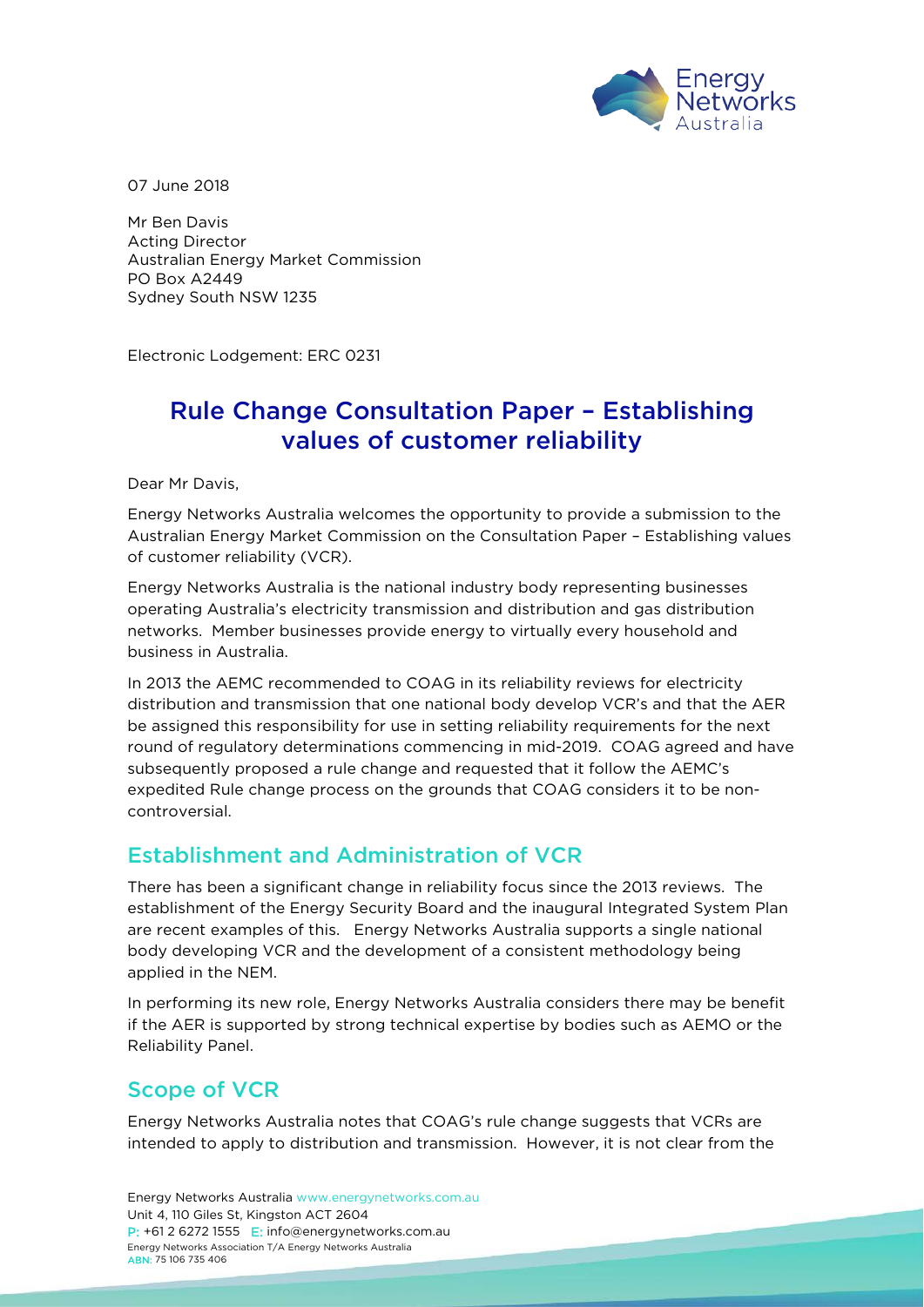

AEMC's Consultation Paper (in particular, the Commission's indicative drafting and references to requirements to include direct engagement of retail customers), that these sectors of the industry will be subject to the VCR. It would be useful if the Commission clarified this point.

### Clarification of Use of VCR

The Consultation Paper identifies the current use of VCRs and acknowledges that there are other potential uses of VCRs. However, these other potential uses are not identified or considered. Energy Networks Australia considers that it would be useful to stakeholders for these other potential uses of VCRs to be identified to ensure that the objectives of having an independent body to provide a consistent approach is achieved and to ensure the methodology process is robust and fit for purpose.

The indicative drafting proposed for 8.12 (c) provides that the AER must have regard to any (current and) potential use of VCRs in developing the VCR methodology. Without certainty of the full range of uses of the VCR, it would be difficult to ensure that the methodology for VCRs is fit for purpose as intended by 8.12 (d). For example, VCRs may be used by the AER as part of a revenue determination process to assess major capital projects that form part of capital expenditure forecasts.

## VCR methodology including annual adjustments

Energy Networks Australia supports the initial establishment of the VCR methodology and the five yearly update of the VCR methodology being subject to Rules consultation procedures.

The Consultation Paper acknowledges that it may be appropriate that the AER be required to specifically consult with certain parties. Given the importance of VCRs for its users, consultation should be extensive and undertaken with all users of VCR; in particular: retail customers of all sizes, AEMO, the Reliability Panel, the jurisdictional network regulators responsible for setting reliability standards, and network service providers.

Given the Reliability Panel is specifically required to have regard to the VCR under the NER, Energy Networks Australia considers the requirement for the AER to consult with AEMO and more specifically with the Reliability Panel, should be made explicit in the NER.

The VCR methodology must provide a robust and comprehensive reflection of the different jurisdictions, customer types (by size and activities undertaken) and duration and frequency of an electricity outage. It is important that the VCR methodology reflects this, is fit for purpose and considers the implementation requirements of AEMO's Integrated System Plan. The VCR methodology should also cater for and provide clarity around the treatment of high impact low probability events.

The AEMC has asked whether the NER should guide the AER regarding the methodology for annual adjustments. However, it is unclear what the purpose of the annual adjustments is from the AEMC's Consultation Paper. In the interests of providing certainty and stability, Energy Networks Australia considers that changes to